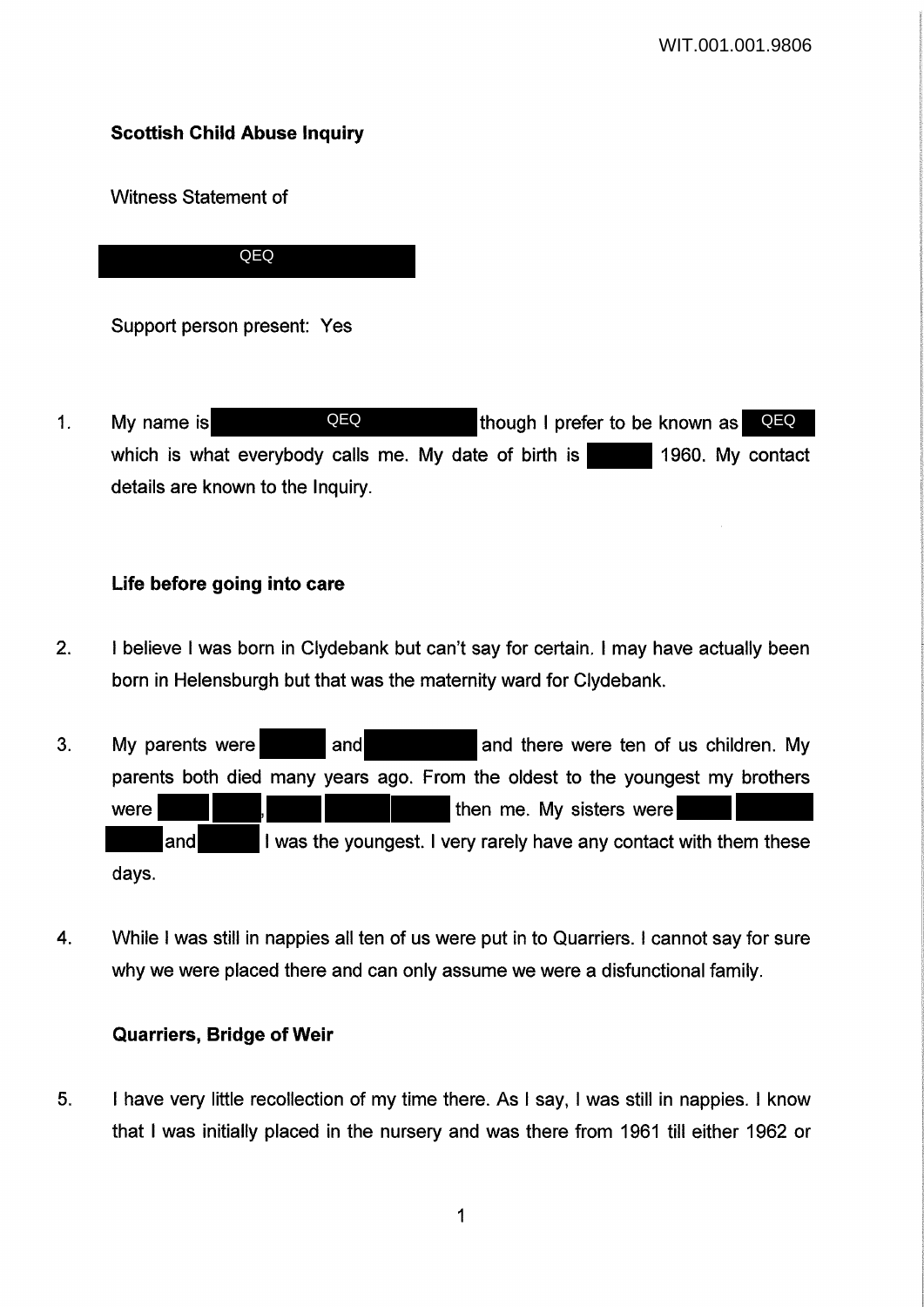1963. After that I was put in to cottage 13 where the house parents were Mr and Mrs QDW/QDX

- 6. I recall that Quarriers had wide open spaces and there was a lot of freedom. There was also a church there which was the only time I saw any of my brothers or sisters. I remember that cottage 13 was right next to the nursery which might be why I was put in there. None of my brothers or sisters were in cottage 13 with me.
- 7. Mr and Mrs **QDW/QD** were in their 50's and I know that they retired to Ireland in the 70's. Mr QDW would reprimand the other kids but I didn't see him abuse them. X
- 8. There were between three and five children in each dorm and I would say there were at least ten boys and girls in each cottage.
- 9. The only thing I recall about the food was that we got tapioca which I hated. Basically you ate what you were given or you starved. I have no recollection of anybody being force-fed.

## Injury at Quarriers

- 10. One of my few recollections of my time there was standing on the table when Mr QDW slapped me on the head causing me to fall off the table whereupon I broke my arm. Whether he meant to break my arm or not I cannot say.
- 11. One thing I do recall about that was, because I had to get a stookie, plaster cast on my arm, I wasn't allowed to go on a holiday I was due to be going on. That would have been the first holiday I would have gone on. I would have been about four years old at this time so it would probably be 1964.
- 12. Another thing I would say about that time of my life was that later, when I was eight, I had an operation on my left eye but they were unable to save the sight in it.

2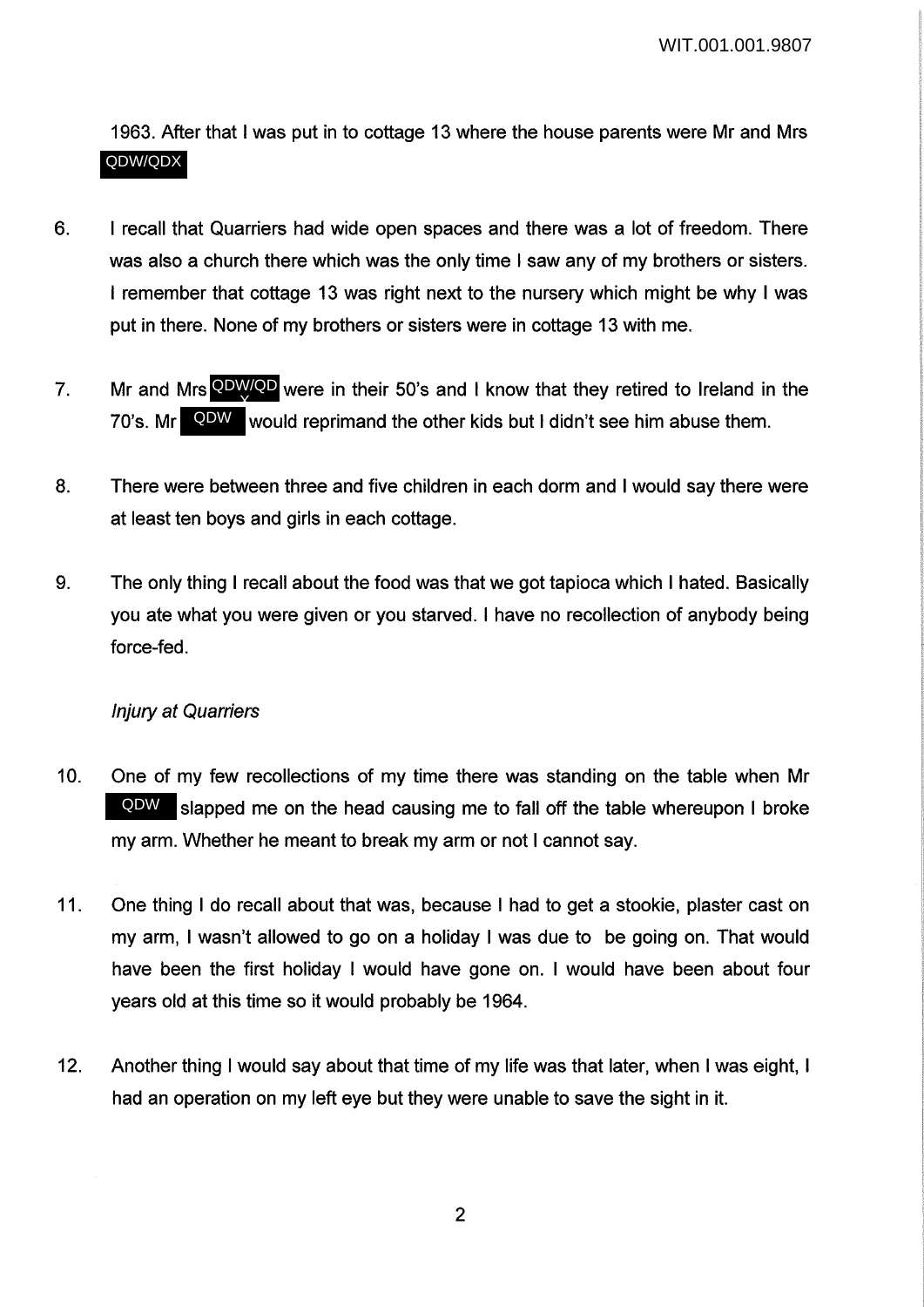13. I was told that if the operation had been done before I had turned five they could have saved my sight. The problem with my eye was never picked up during my time in Quarriers.

### **Leaving Quarriers**

- 14. At the age of three I went to stay with and in Paisley. This was arranged by my social worker Mr Clarke who was my social worker till I was sixteen. His boss was Mrs QKC whose office was in Clydebank. I recall being in her office one time and her battering my head with the back of her hand causing my head to hit a bookcase.
- 15. Prior to me leaving Quarriers and had been taking me out at weekends, probably as preparation for them fostering me. They were to become the only real parents I ever knew.
- 16. When I was fourteen or fifteen I learned that my whole family were moved from Quarriers because one of my brothers, I don't know which one, was sexually abused.

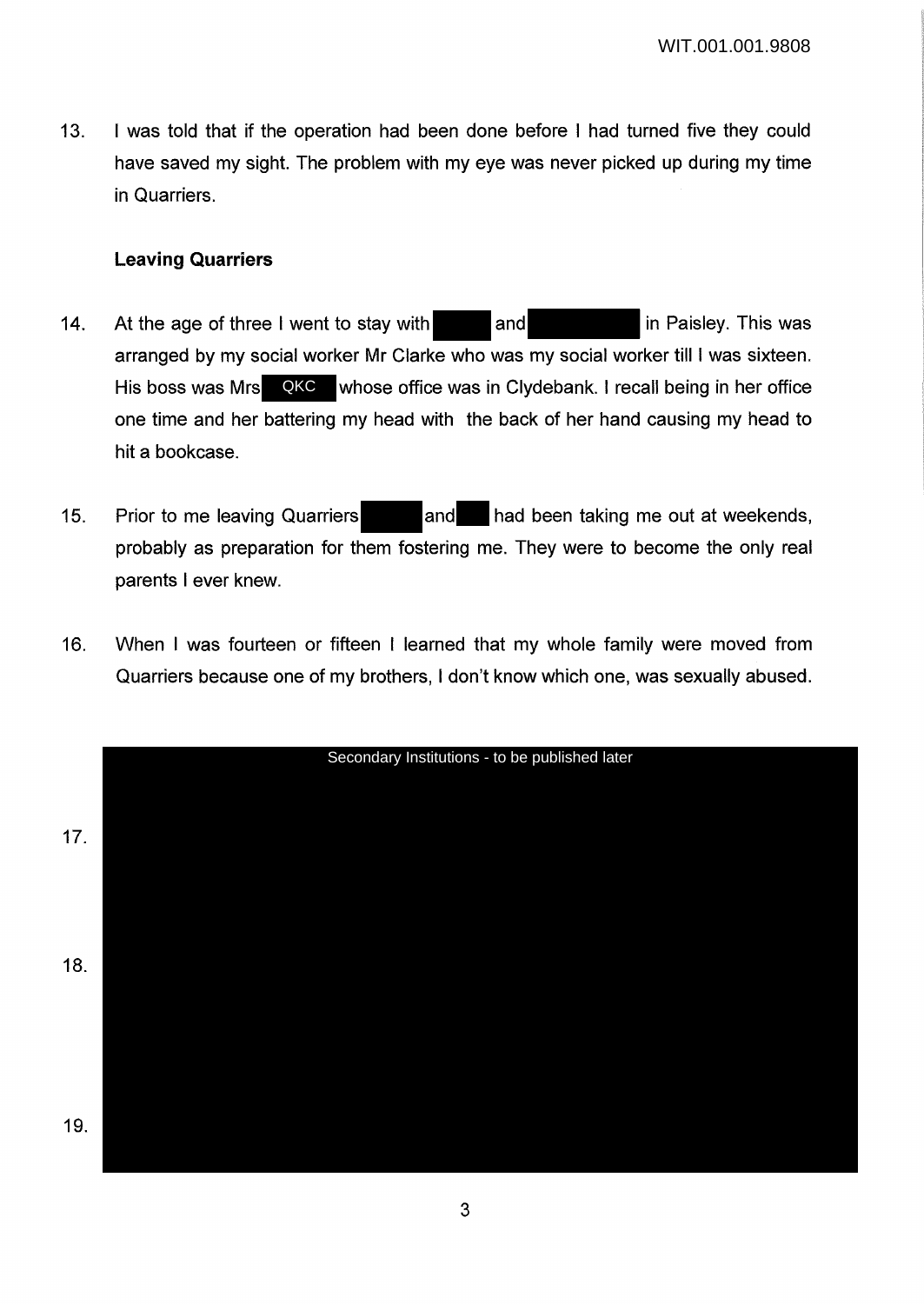![](_page_3_Figure_1.jpeg)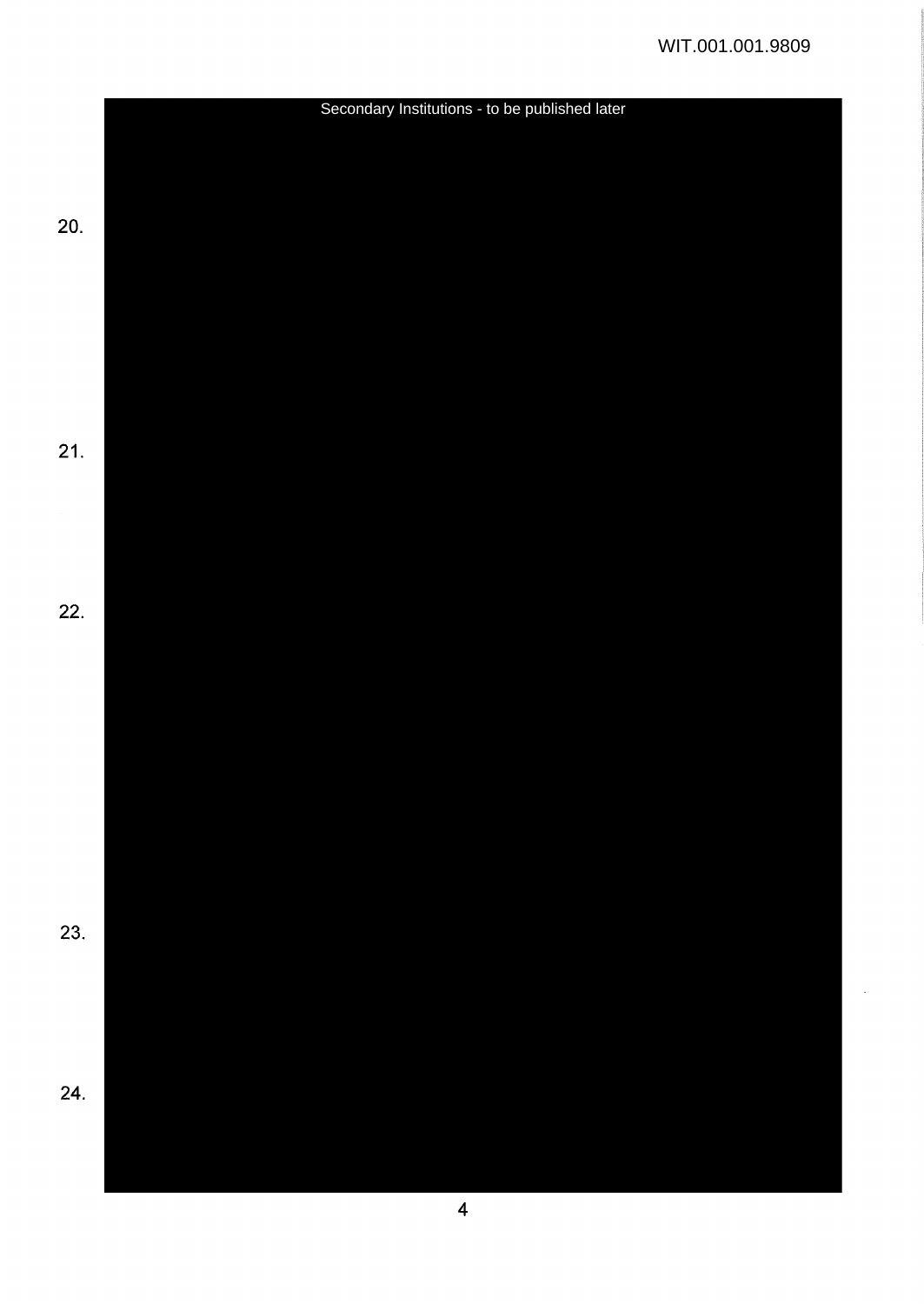![](_page_4_Figure_1.jpeg)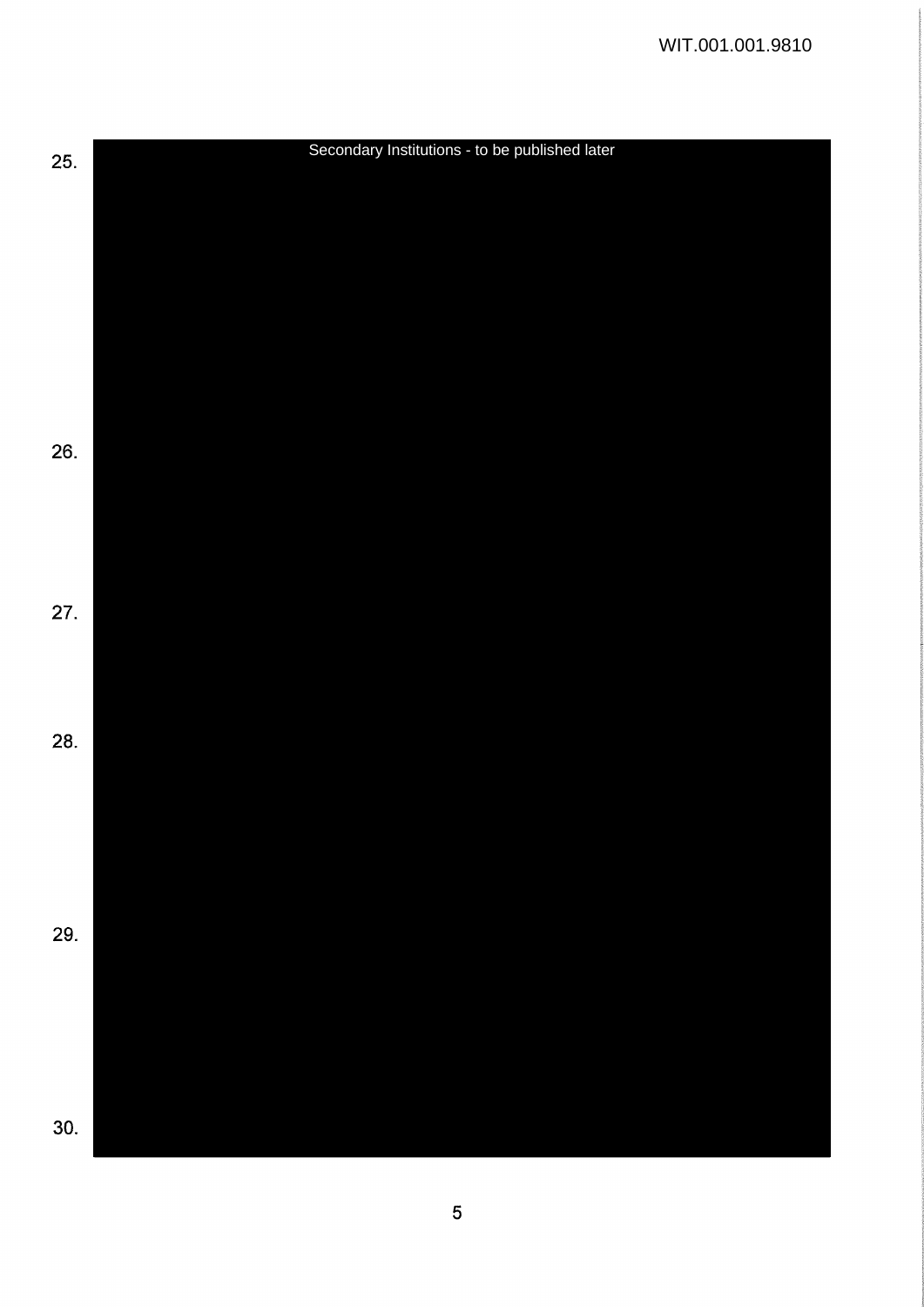![](_page_5_Figure_1.jpeg)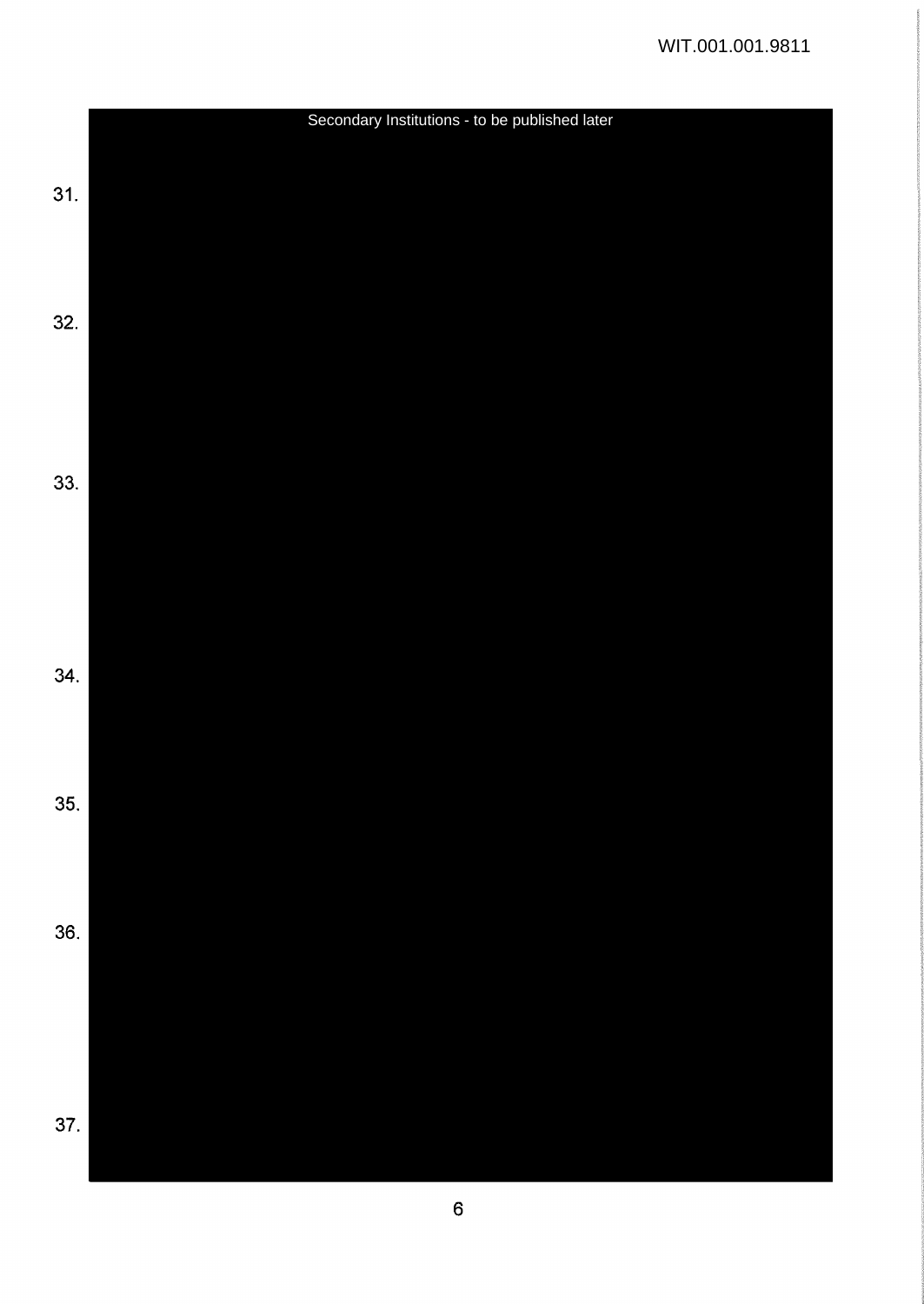![](_page_6_Figure_1.jpeg)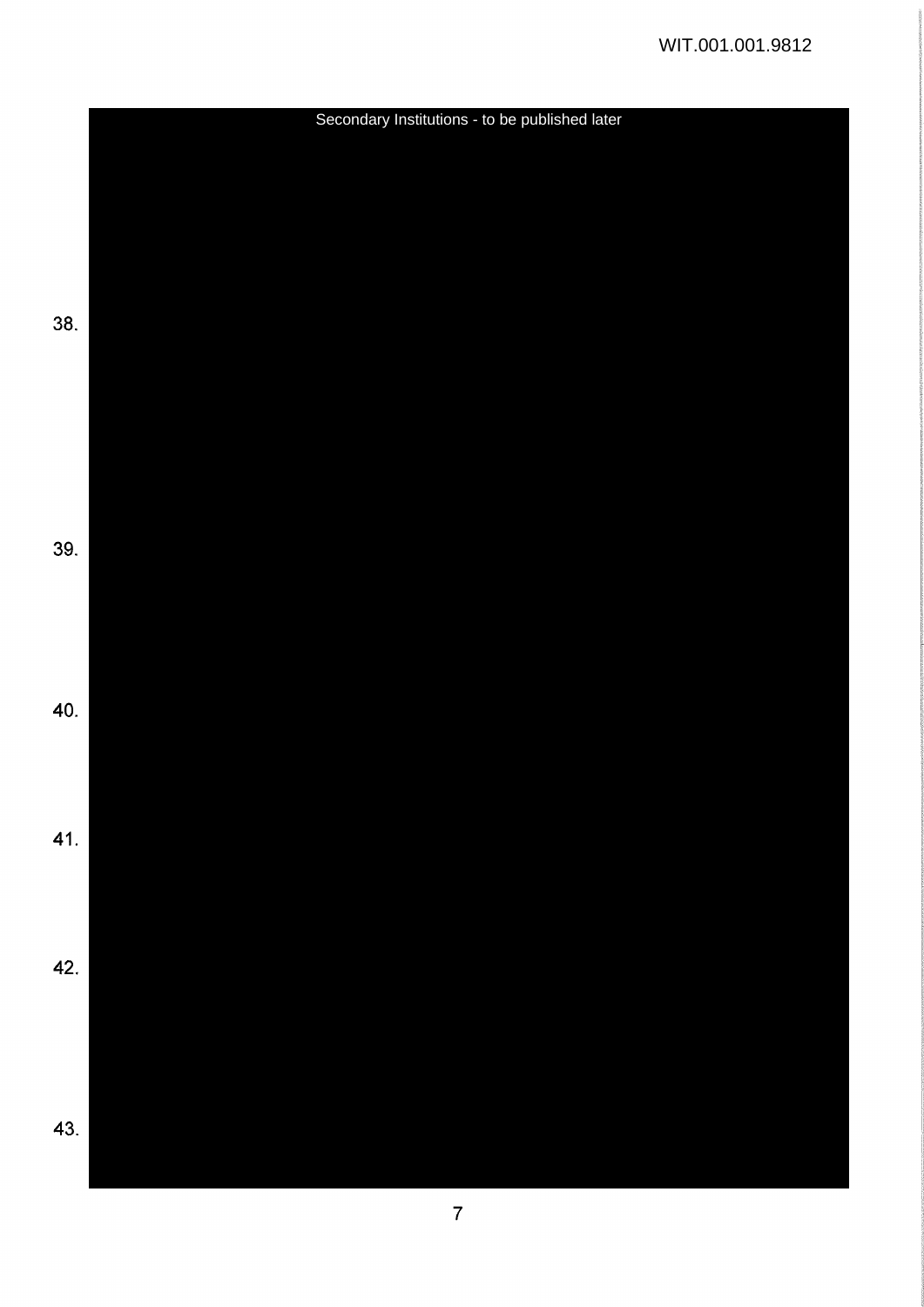![](_page_7_Figure_1.jpeg)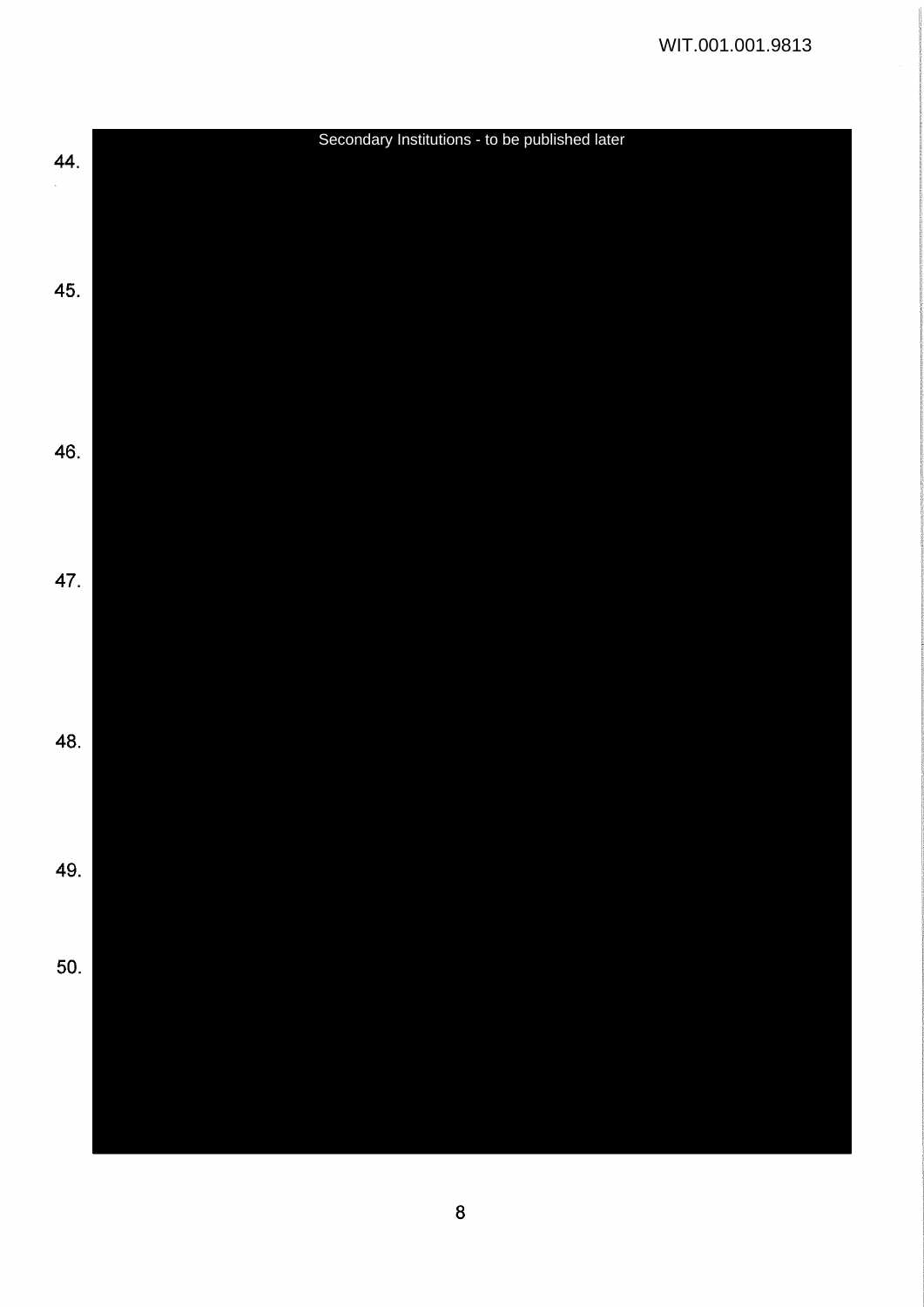![](_page_8_Figure_1.jpeg)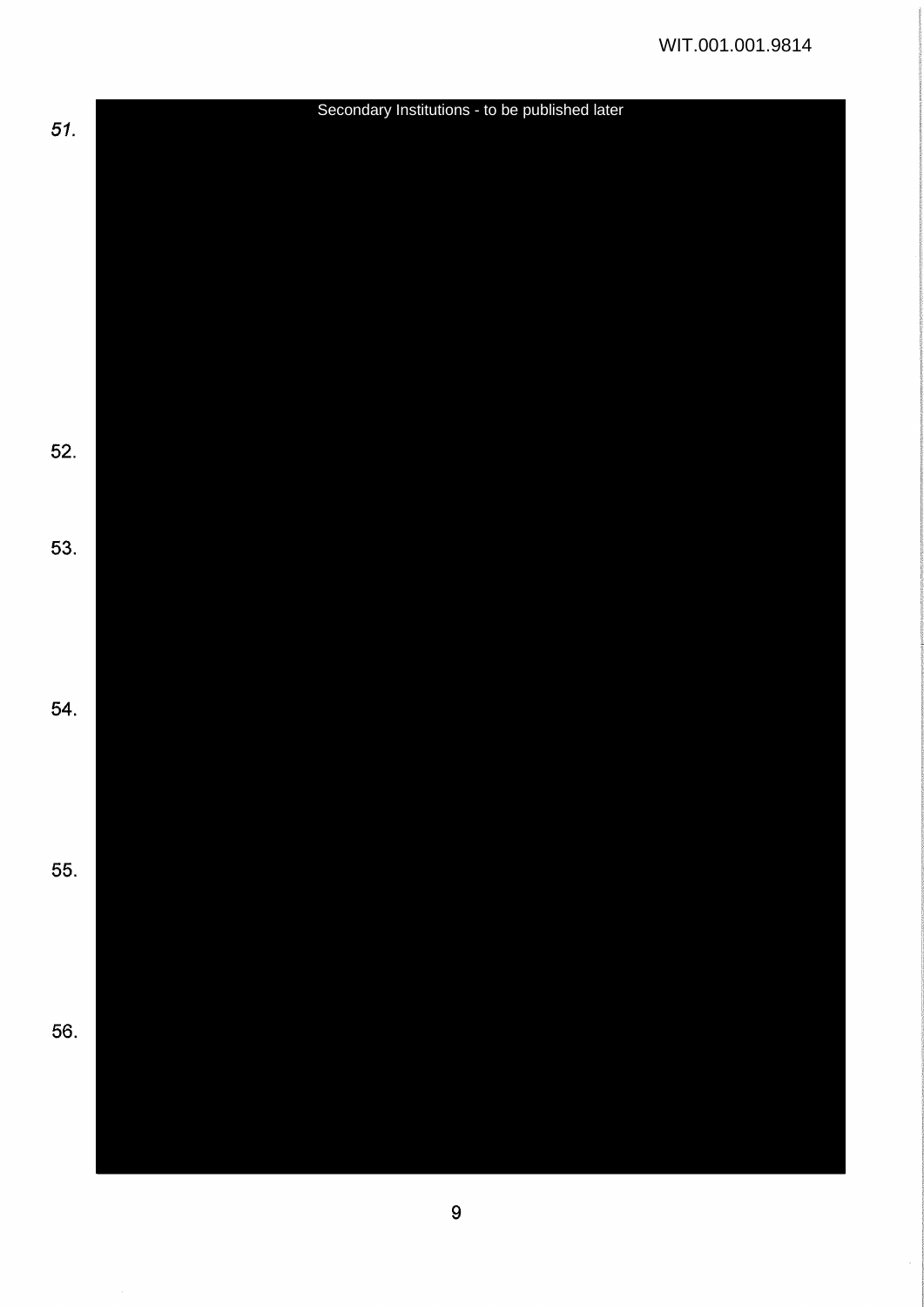$\beta_{\alpha\beta} \ll \beta_{\alpha\beta}$  . See

![](_page_9_Figure_1.jpeg)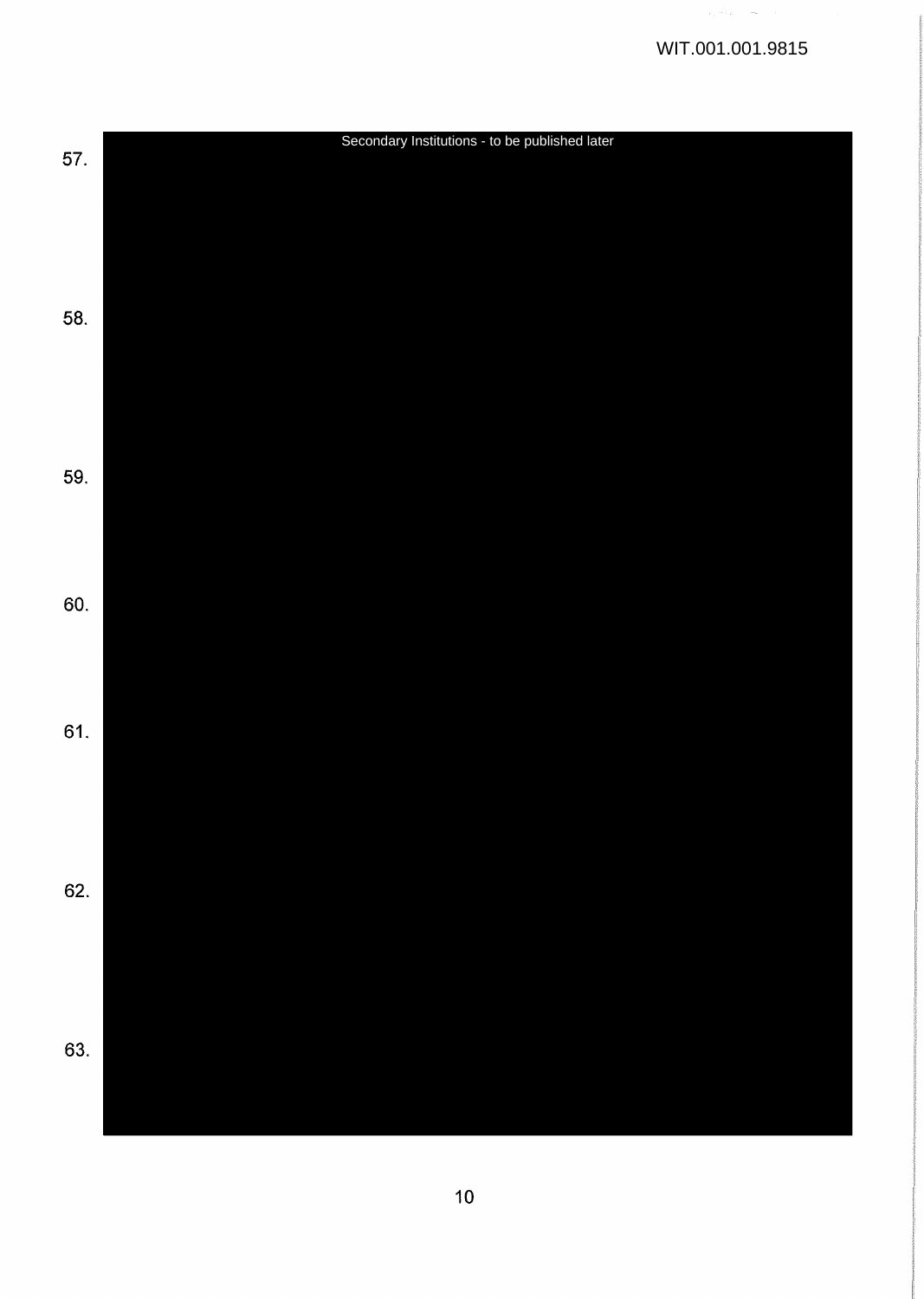![](_page_10_Figure_1.jpeg)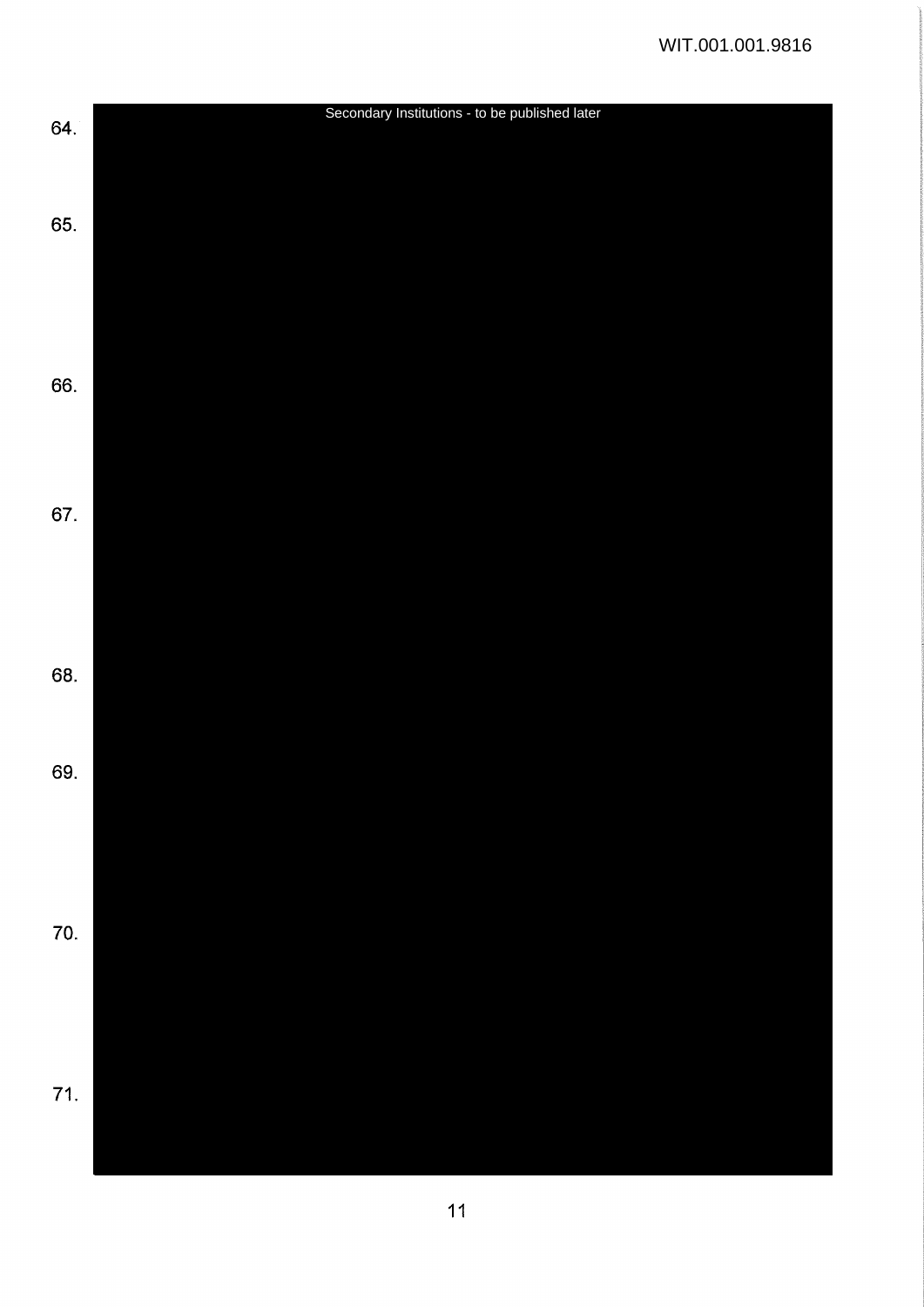![](_page_11_Figure_1.jpeg)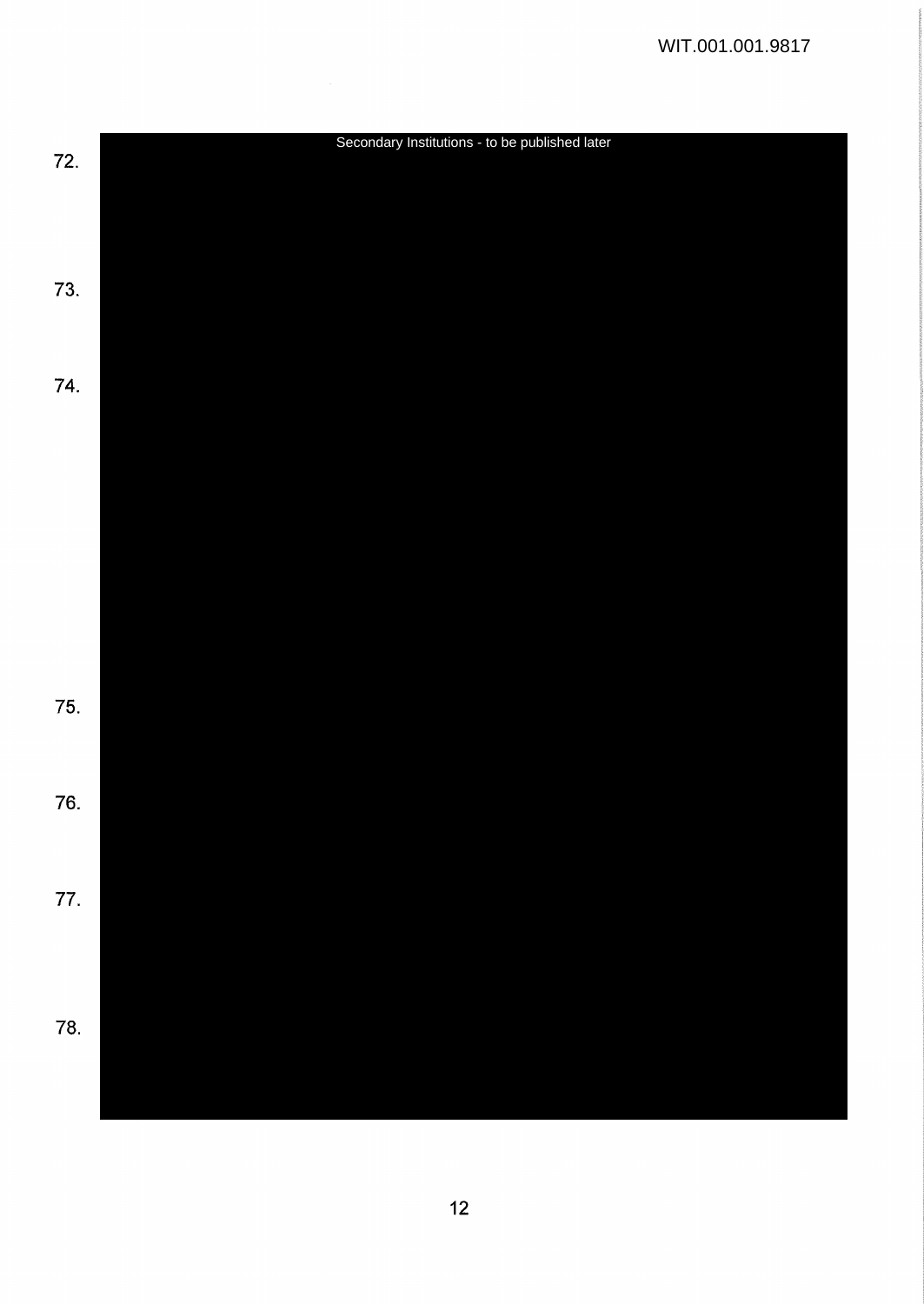![](_page_12_Figure_1.jpeg)

- **Life after care**
- 86. During that summer when I left Woodcroft I was offered a live-in position in Argyle. I did the summer there then went to Torquay. I did a second year apprenticeship there then a third year apprenticeship in Leicester.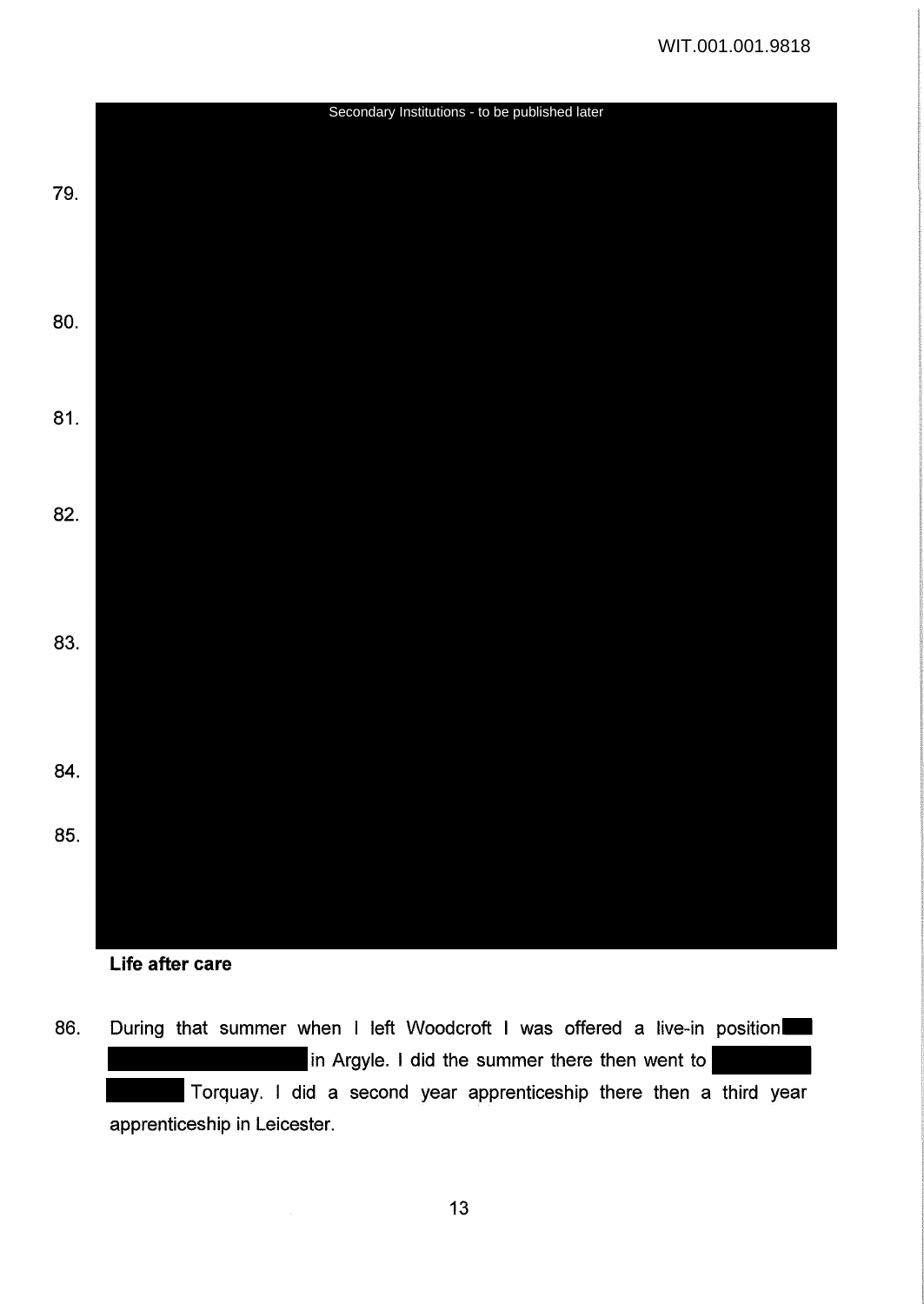- 87. I eventually became a Maître D' which I did for many vears. When I left catering I moved into landscaping but developed medical problems and had to retire from it about ten years ago. I haven't worked since.
- 88. I was never married but have two children. I keep in touch with my daughter though not so much with my son who stays with his mum.

#### **Impact**

- 89. Sometimes at night it won't leave my mind. I try to minimise the impact by becoming a third person to it. I feel as if I've been a pawn in a game of chess and moved from pillar to post without ever being given a reason.
- 90. I feel as if I've just accepted it because there's nothing else I can do. I don't like it but to move on I've had to accept what happened. I think to have settled down and be happy after what I went through took some doing. It's something I'll never forget.

![](_page_13_Figure_6.jpeg)

## **Records**

92. I have never asked for my records though I have signed a mandate authorising a lawyer's firm in Glasgow, Thomson's in Bath Street, who are taking out an action against Dumbarton Social Services on my behalf, to try and obtain them.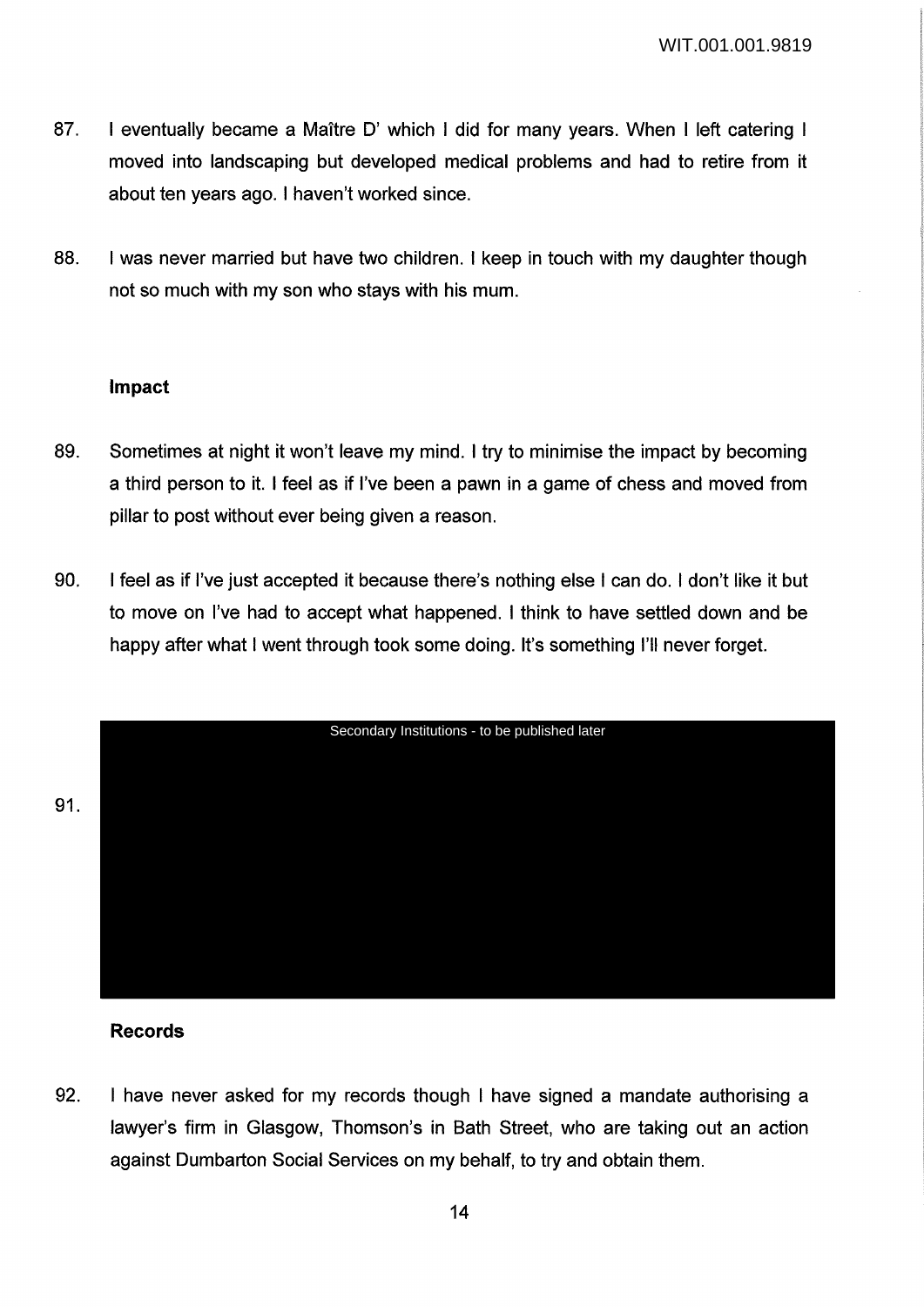## **Counselling**

- 93. I was never on medication after leaving Woodcroft and I am unaware of having had any mental health issues while there though I am now on anti-depressants and pain killers.
- 94. About fourteen years ago I saw a forensic psychiatrist from Ayrshire on two or three occasions, Dr Flowerdew. He asked me to write a life-line. I remember asking to read it. She just stood and cried and hugged me. She hadn't realised how much I had gone through.
- 95. Dr Flowerdew said I had been a victim of the state and that what had happened to me had been terrible. I felt a lot better having spoken to him.

#### **Lessons to be Learned**

- 96. They should take away the masculinity and violence. There should be more therapeutic talking. If kids have to get drugs it should not be overdone. You shouldn't go overboard with prescription drugs.
- 97. I think there should be a better way than people having to come forward. Establishments should be better inspected in the first place. Undercover cameras have shown how much abuse still goes on in places where they are supposed to be looking after people.
- 98. Such places should be better staffed with the appropriate number of psychiatrists in place and the patients welfare should be better represented.
- 99. The past has to be put to bed and the future has to be rewritten before it's implied. Rules and regulations have to be changed and better ones put in place. The children have to be listened to.